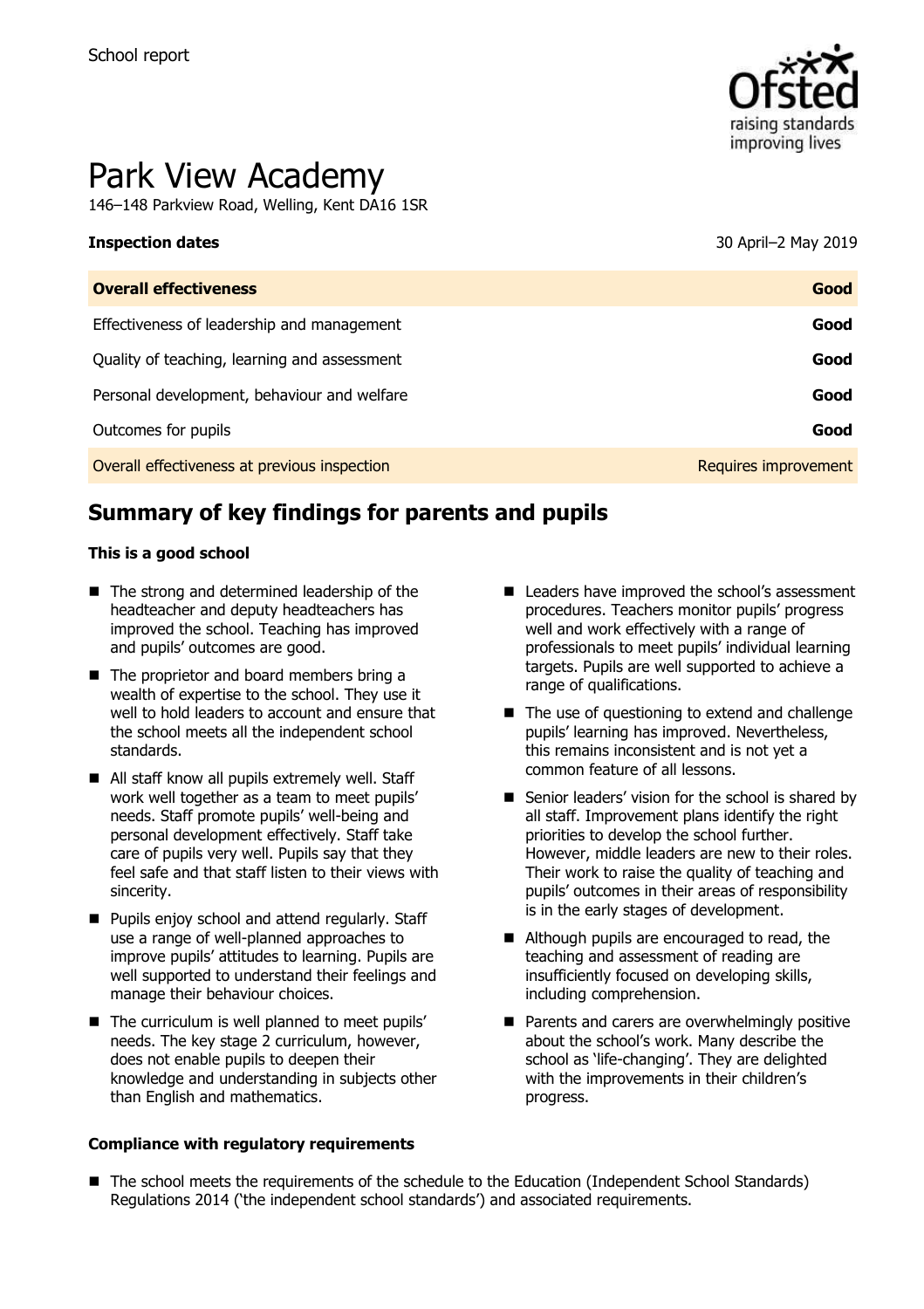

## **Full report**

## **What does the school need to do to improve further?**

- Improve the effectiveness of leadership and management, by ensuring that:
	- the work of middle leaders is developed so that these new leaders can support senior staff in raising the quality of teaching and improving pupils' outcomes in their areas of responsibility
	- the key stage 2 curriculum in subjects other than English and mathematics is consistently well planned and sequenced in order to deepen pupils' knowledge and understanding.
- **IMPROVE PUPILS' outcomes and the quality of teaching, learning and assessment, by:** 
	- sharing the strongest practice that exists within the school to ensure that the use of questioning to challenge pupils' learning is consistently of the highest quality
	- enhancing the teaching and assessment of reading so that pupils have consistently good opportunities to develop their skills and make even better progress from their starting points.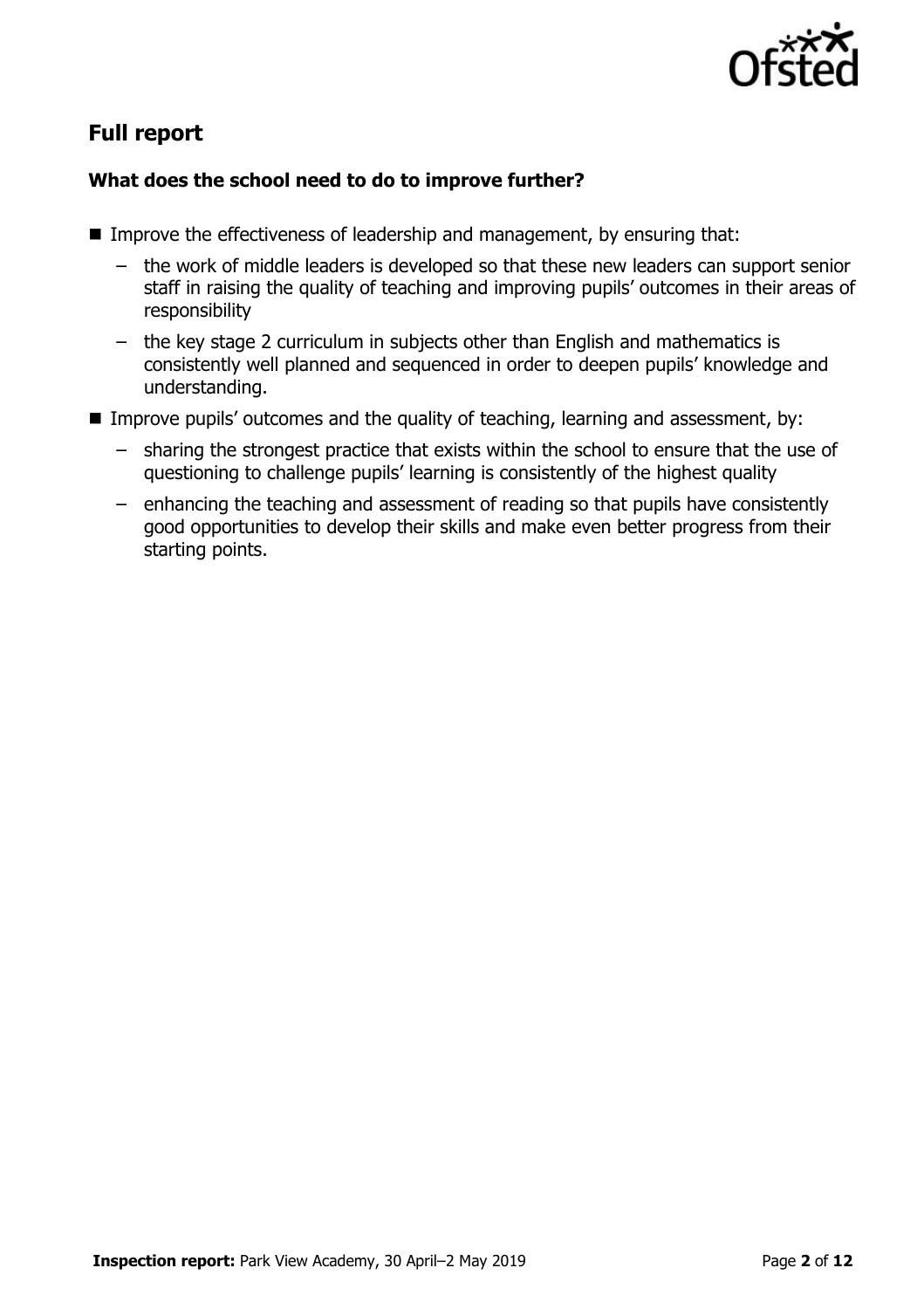

## **Inspection judgements**

#### **Effectiveness of leadership and management Good**

- As a result of the strong and determined leadership of the headteacher and his deputy headteachers, the school has improved since the previous inspection. The managing director, together with other board members, has ensured that leaders' actions have had a positive impact on pupils' learning and well-being. Park View now provides pupils with a good standard of education.
- Senior leaders are highly ambitious for the school. Pupils' best interests are at the heart of all their actions and decision making. Senior leaders understand the difference the school makes to pupils' chances in life and, as a result, are always looking for ways to improve the school. They have an accurate understanding of the school's strengths and areas for development.
- Leaders have the full support of staff. Responses to Ofsted's staff survey were extremely positive. Teachers and other members of support staff are highly complimentary about the changes that have taken place over the past two years. They feel well supported by leaders and can see how leaders' actions to improve teaching and learning are having a good impact on pupils' outcomes.
- Senior leaders monitor the quality of teaching and learning well. They visit lessons to observe practice and provide feedback to staff to help them to improve. Leaders use their findings from lesson observations to develop staff training sessions so that specific aspects of teaching and learning continue to improve. For example, leaders have worked effectively to improve behaviour management strategies and use of the school's feedback policy and to upskill staff in understanding autism spectrum disorder.
- The school is now in a position where teaching has improved and strong practice exists in different parts of the school. However, as leaders acknowledge, some staff are new and others are developing their teaching skills, as shown by some unevenness in the use of questioning to challenge and extend pupils' learning, for example.
- Since the previous inspection, the headteacher has worked effectively to establish a staff team that shares his vision for the school's future. A new team of middle leaders is now in place. These leaders oversee teaching and pupils' learning in each key stage. Although they work well as a team and show determination to succeed, they are new to their roles. They have not yet had support, guidance and professional development opportunities to equip them to support senior leaders in raising the quality of teaching and pupils' outcomes in their areas of responsibility.
- Overall, the school's curriculum is well planned to meet pupils' needs. English, mathematics and information and communication technology (ICT) are taught by specialist teachers throughout the school. They ensure that the functional skills curriculum is well planned to meet the wide range of pupils' needs in each key stage.
- **Pupils and students in key stage 4 and post-16 respectively are well supported to choose** from a variety of courses and qualifications. These include courses in construction, science, music and media technology, expressive and creative arts, careers and experiencing work, and independent living skills.
- Pupils in key stages 2 and 3 follow a curriculum that comprises discrete subjects including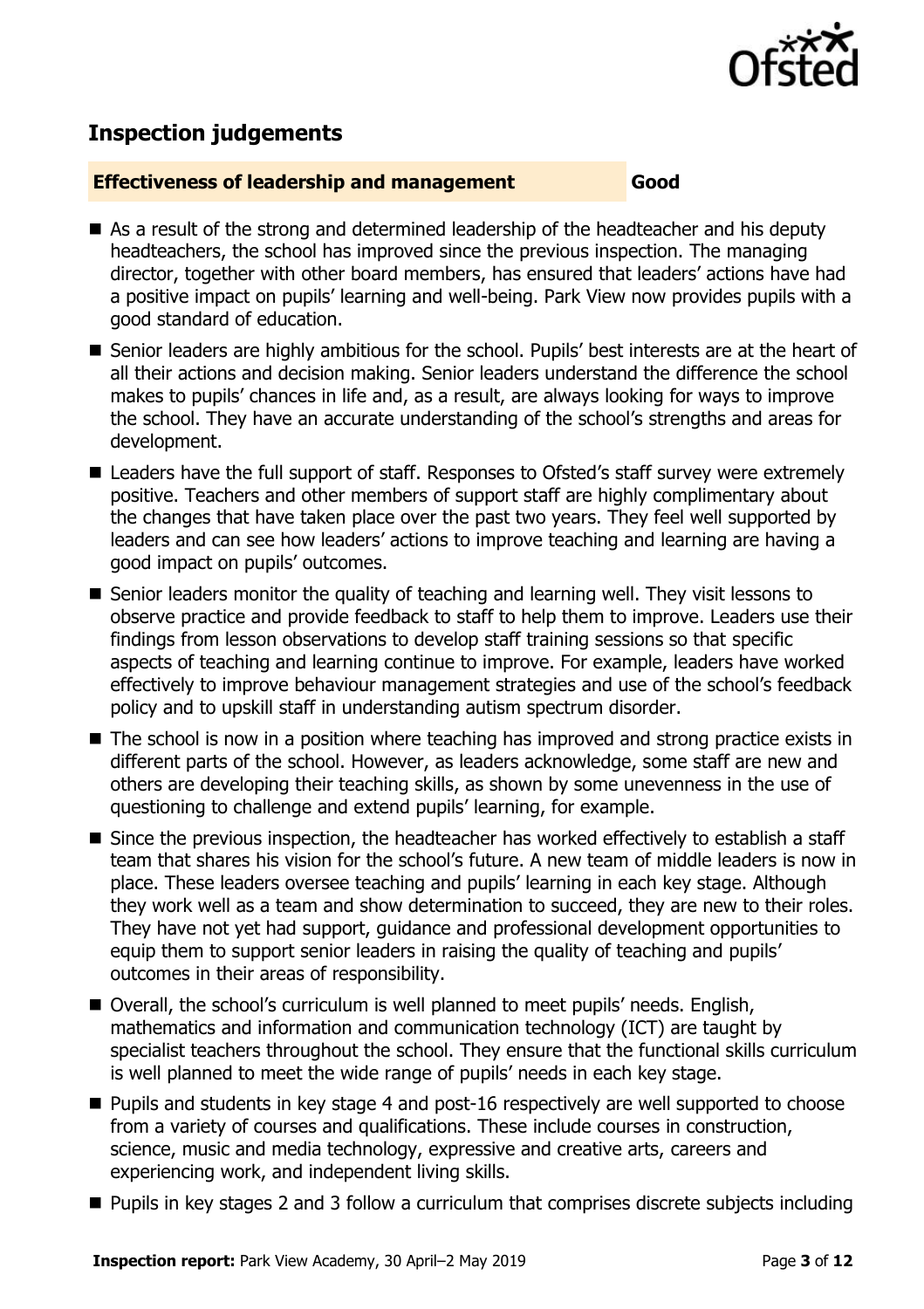

science, history, geography and ICT. In key stage 2, subjects other than English and mathematics are not always well sequenced. This means that planned activities do not offer pupils consistently good opportunities to deepen their knowledge and understanding.

- All staff are aspirational for pupils, particularly their future lives and careers. They demonstrate this in their day-to-day discussions with pupils and through the well-planned programme of assemblies and personal, social, health and economic (PSHE) education lessons. Careers guidance is effective throughout the school. Pupils in key stage 2 enjoy talks from different visitors in order to learn about the world of work. Pupils in other key stages and post-16 students receive impartial and effective careers advice. They learn about going to university and different routes into employment and have good opportunities to undertake work experience. Post-16 students are very well supported to access work experience each week, such as in a local charity shop and in a car mechanics workshop.
- The 'nature through nurture' programme is a particularly effective feature of the curriculum. Pupils in all key stages enjoy weekly sessions at the school's allotment, where they put their skills to good use in planting and growing vegetables. They learn to work collaboratively and understand the importance of caring for the environment. Performing arts form another strong part of the school's offer. Pupils of all abilities have opportunities to perform. 'Park View Productions' has seen pupils sing, read aloud and perform in front of an audience. Parents are particularly proud of this part of the school's work. They told the inspector that, before joining this school, their children would never have had the courage or opportunity to take part in such events.
- The school's highly inclusive ethos incorporates a variety of opportunities for pupils to learn about the world around them. They are taught about equality and diversity and to respect others. Provision for pupils' spiritual, moral, social and cultural development is strong. Pupils are well prepared for life in modern Britain.
- All staff, and particularly senior leaders, have developed strong and trusting partnerships with parents. Parents are overwhelmingly positive about how well the school has helped their children. Parents speak of their children's difficulties in previous settings, including exclusions and a range of other factors that have affected their children's schooling. Parents compliment the work of all staff in giving their children a chance to succeed. All speak of the strong progress their children are making. Their comments include: 'I have got my little boy back,' and, 'This school has changed my son's life for the better.'

#### **Governance**

- The proprietor, together with the executive board members, ensures that the school meets all the independent school standards.
- $\blacksquare$  The managing director, who is also part of the executive board, visits the school each week to support and challenge leaders. Board members meet regularly to discuss all aspects of the school's work. They bring a wealth of expertise, including in special education, and use this very effectively to ensure that leaders' work continues to improve. The headteacher reports to the executive board each term and his actions are monitored closely.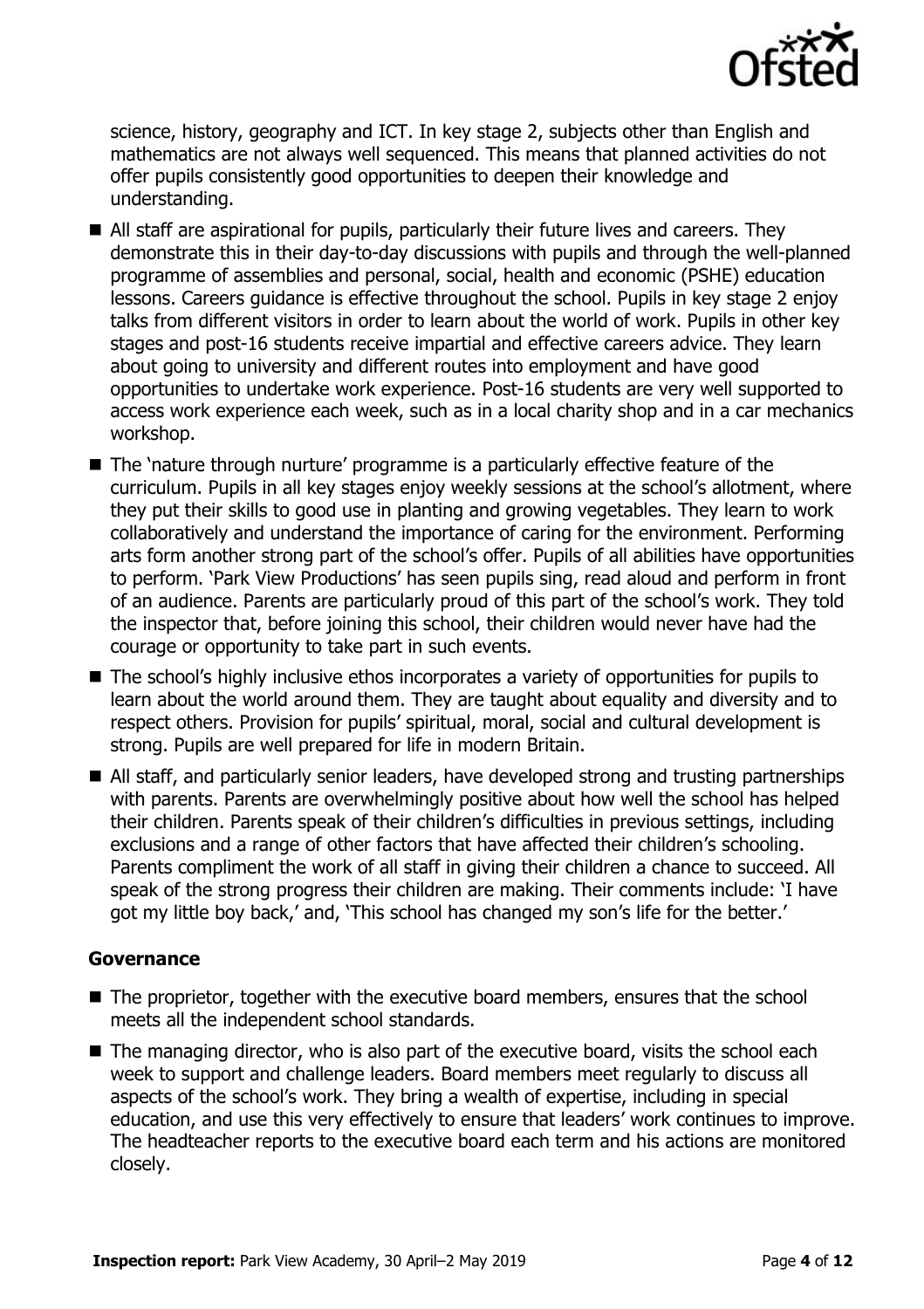

■ Board members have an accurate understanding of the school's strengths. Minutes from their meetings demonstrate a clear commitment to improving the school further.

### **Safeguarding**

- The arrangements for safeguarding are effective.
- Leaders, including the designated safeguarding leader, ensure that all safeguarding arrangements are fit for purpose. The school works closely with families and external agencies, such as police community support officers and social workers, to keep pupils safe from harm.
- Senior leaders have a deep understanding of each pupil. Staff are well trained to identify the signs that a pupil may be at risk. Staff are confident in the school's safeguarding procedures and feel confident to report any concerns they may have about a pupil's welfare. Safeguarding is on the agenda of every staff briefing so that pupils' needs are always considered and understood.
- Record keeping is robust. All incidents and records of concerns are logged meticulously.
- **Personalised risk assessments for each pupil are understood by staff. These are used** effectively to keep pupils safe in school and on educational visits.

#### **Quality of teaching, learning and assessment Good**

- Teaching is very well adapted to meet pupils' individual needs. Much thought goes into timetabling, staff deployment and the use of rest breaks to ensure that pupils are well prepared for learning. As a result, lessons run smoothly and pupils focus well.
- Teachers and other staff work together effectively to identify gaps in pupils' learning. Leaders have improved the use of assessment since the previous inspection. This means that they now have an accurate understanding of pupils' starting points and an effective system to measure their progress over time. This helps pupils to make good progress.
- All pupils have education, health and care plans. Leaders ensure that all staff understand each pupil's strengths and needs when they first join the school. Short- and medium-term targets are set for pupils and these are reviewed regularly. Other professionals, such as therapists and educational psychologists, are used effectively to support pupils' specific needs.
- Pupils are usually taught in small groups, with high levels of adult support. Staff support pupils well in lessons. They use praise appropriately and know how to promote pupils' independence. Pupils are happy to ask for help and respond well to staff questions and instructions. Over time, this high-quality support enables them to see the importance of learning and to value their ongoing achievements.
- Classrooms are positive learning environments where pupils' work is displayed and celebrated. Relationships between staff and pupils are good and these contribute to pupils' positive attitudes to learning. Staff use what they know about pupils' interests to make learning engaging. Occasionally, work is not sufficiently challenging for some pupils. Sometimes, pupils are asked to wait before moving on to more challenging tasks, and this leads to them losing concentration.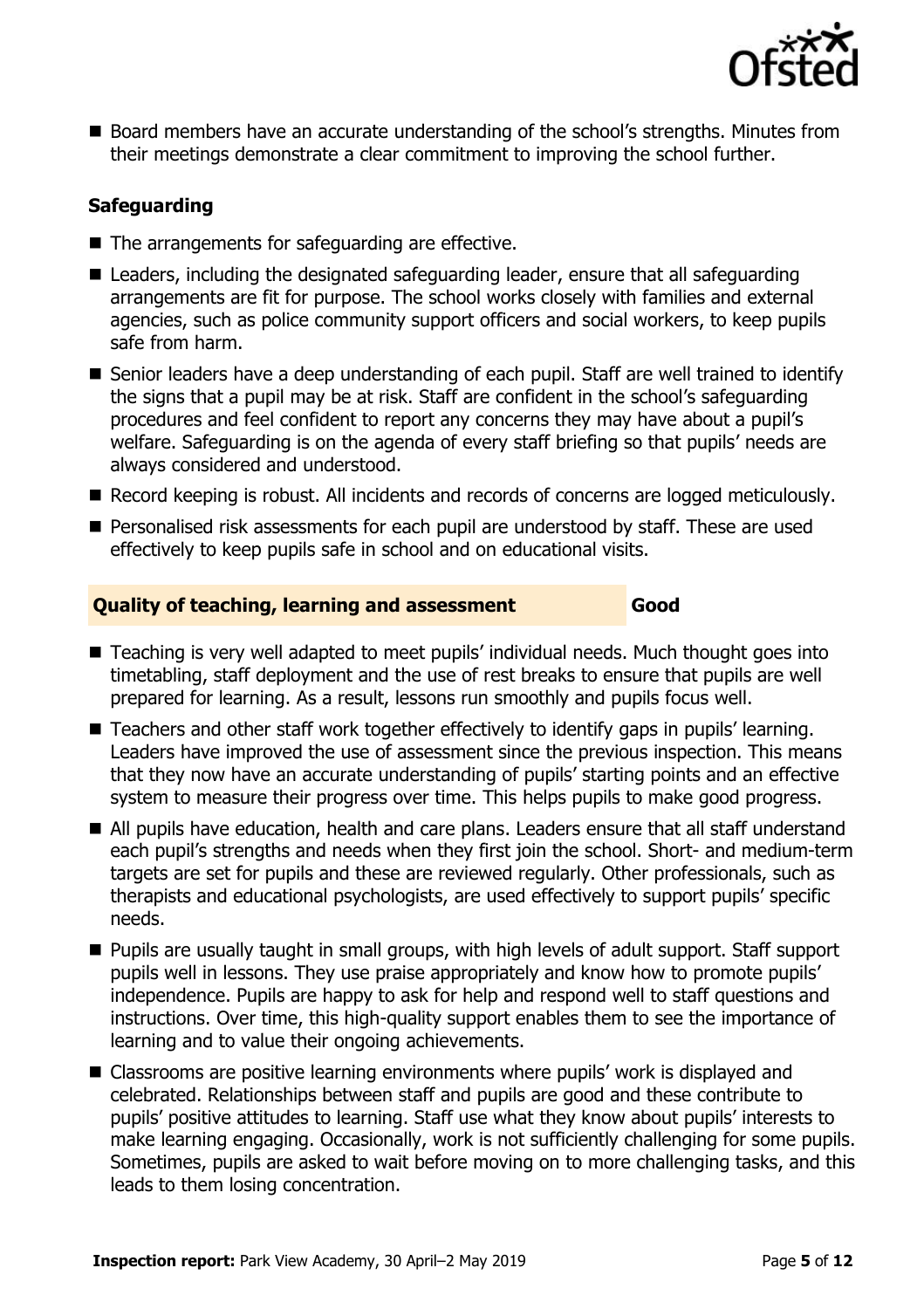

- Teachers provide good opportunities for pupils to work collaboratively. Furthermore, teachers incorporate a range of activities that require pupils to investigate and work practically. Pupils are particularly keen on the cookery sessions and those that involve science and mathematics experiments.
- Teachers' subject knowledge is generally good. The use of questioning to challenge pupils' learning has improved since the previous inspection as a result of staff training. Nevertheless, this is not of the highest quality in all lessons as some teaching does not use questioning well to deepen and extend pupils' learning.
- **Pupils enjoy their English lessons. The teaching of writing is effective and pupils learn to** write for a range of purposes, using and applying grammar, spelling and punctuation rules well.
- Teachers provide pupils with opportunities to read in different lessons, and often. Pupils are encouraged to read aloud to the others in the class. Staff are developing the school's library in order to improve pupils' enjoyment of reading for pleasure. However, the teaching of reading skills is not highly effective. Opportunities to develop pupils' decoding and comprehension skills are not consistently of the best quality throughout the school.

#### **Personal development, behaviour and welfare Good**

#### **Personal development and welfare**

- The school's work to promote pupils' personal development and welfare is good.
- **Pupils say they feel safe in school. Although they say that bullying hardly ever happens,** they demonstrate a good understanding of the different forms that bullying can take. They demonstrate an age-appropriate understanding of how to stay safe when using the internet. Pupils know the potential risks of using social media and online gaming and know not to give their personal details to strangers.
- All staff care deeply about pupils' well-being, education and future. The way in which leaders monitor and support pupils' well-being is a strength of the school. Leaders use a range of approaches that support pupils' emotional well-being. These include, for example, regular, well-planned meetings with individual pupils. Good use is made of the school's bespoke assessment procedures which continually assess pupils' health, attendance, achievement, engagement, behaviour and social factors. Over time, pupils understand that staff listen to, and care about, their views. This work strongly supports pupils to make positive decisions and engage with education and learning.
- The healthy schools leader, who is also the chef, works closely with other staff well to promote pupils' physical health and understanding of nutrition.
- The introduction of the student ambassador award has been well received by staff and pupils. Pupils are encouraged to work through bronze, silver, gold and platinum awards which recognise a range of achievements, including their attainment, attendance, attitudes, and efforts in volunteering. This not only raises the profile of good citizenship but has a positive effect on pupils' views of themselves and others.
- Leaders have worked hard to show pupils that their views are listened to. The introduction of the school council and the 'you said, we did' display are examples of this. In response to pupils' suggestions, leaders have increased visits to the allotment,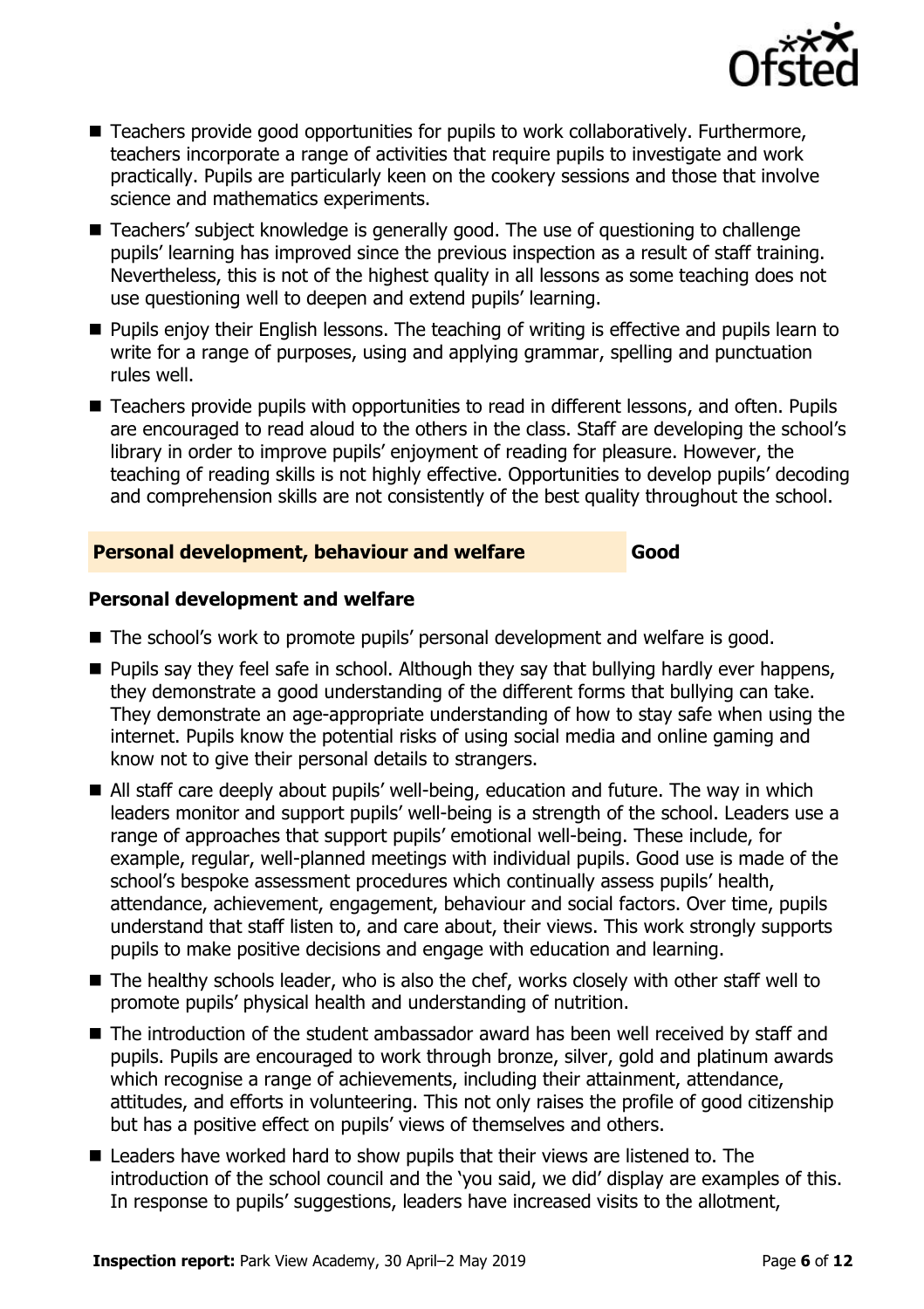

provided further work experience opportunities and access to construction courses, and established individual toy boxes in key stage 2.

**Parents compliment the way in which their children's self-esteem and confidence have** improved since joining Park View. The school's performing arts work is a strength. Pupils enjoy the drama and arts sessions very much. Staff make sure that all pupils are involved, in some way, in the end-of-year productions, such as 'Cinderella'.

### **Behaviour**

- The behaviour of pupils is good. Pupils follow instructions well and listen to adults with respect.
- The school is calm, routines are established and pupils know what is expected of them. Pupils say that behaviour is usually good and that staff deal with any problems well. Pupils appreciate the way in which staff know about their needs and deal with any incidents sensitively.
- Leaders' expectations are shared by all staff. This means that behaviour is managed consistently well throughout the school. The school's behaviour management specialist works effectively with other members of staff to support pupils' learning. For example, he meets with individual teachers each day to discuss how well pupils are doing.
- Each pupil has an individual plan which incorporates targets for their behaviour. Staff work effectively with their colleagues and other professionals to keep these targets under review. As a result of this good work, pupils' behaviour improves over time.
- Staff deal with challenging behaviour effectively. Staff training is used well to promote good behaviour among pupils. Staff help pupils to reflect on their feelings and behaviours and to understand the consequences of their actions.
- Leaders analyse all incidents meticulously, both for individual pupils and for different classes and groups. Leaders use this information well to make changes to the provision in order to meet pupils' needs. A range of interventions is used to support pupils' behaviour, including therapies and drama sessions.
- Attendance has been variable over the past two years, although it has improved this year. Most pupils attend well. Leaders' strategies to follow up pupils' absences are well thought out and effective.
- Very occasionally, pupils are distracted by low-level disruption in lessons. This usually happens when the work provided is not sufficiently challenging or when pupils are asked to wait unnecessarily before moving on to a different activity.

#### **Outcomes for pupils Good**

- **Pupils often join the school having had difficulties in previous schools. Some have been** excluded from other settings and others have had large gaps in their education. Many pupils have attended a number of different of settings before they join this school.
- All staff, as well as the proprietor, share an unwavering determination to support pupils who have had such complex education backgrounds to re-engage with learning and gain appropriate qualifications that will help them to succeed when they leave school.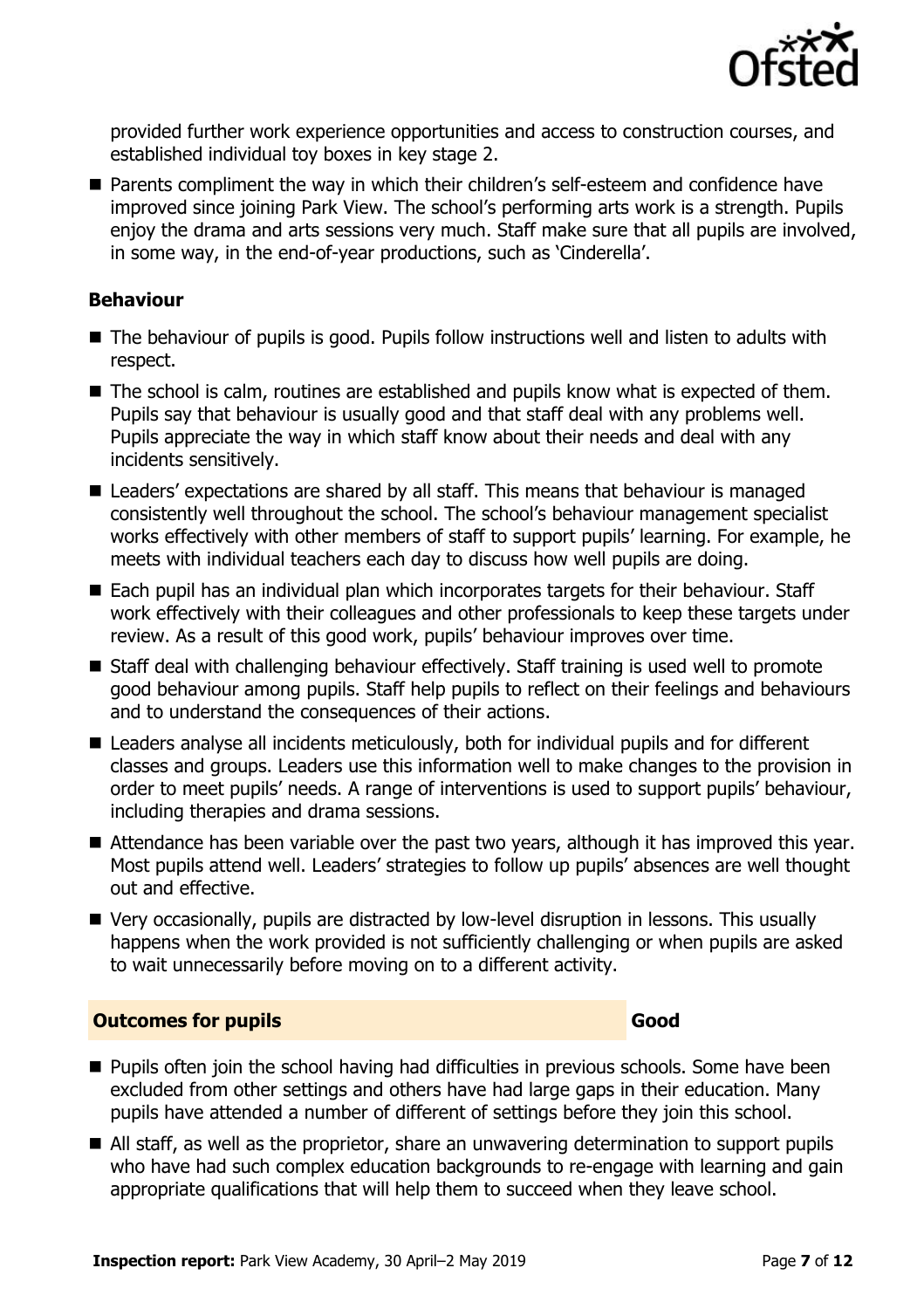

- **Pupils make good progress in their learning in a range of subjects. The improved use of** assessment procedures means that staff are clear about each pupil's next steps in learning. The work in pupils' books and files demonstrates good progress from their starting points, particularly in writing and mathematics.
- In key stage 4 and post-16, leaders' high aspirations and the improvements in the quality of teaching have resulted in improved attainment since the previous inspection. Pupils and students are well supported to complete functional skills qualifications as well as work-related courses in catering and hospitality, construction, engineering, music technology, business, sports and leisure, and art. Pupils make strong progress in English, mathematics, science and ICT to attain well, including obtaining entry-level qualifications. Pupils are well prepared for the next stage of their education, training or employment.
- **Pupils make strong progress in their personal, social and emotional development. In** addition, older pupils complete courses in alcohol awareness, sexual health, drug awareness and well-being. All pupils take part in 'travel training' to develop their ability to use public transport and get out and about independently.
- While pupils make good progress in reading overall, the progress of some pupils is hindered by weak skills in decoding text and comprehension, which have not been given sufficient attention in the teaching of reading.
- In key stage 2, pupils' progress in subjects other than English and mathematics is inconsistent because the sequencing of topics insufficiently deepens their knowledge and develops their understanding.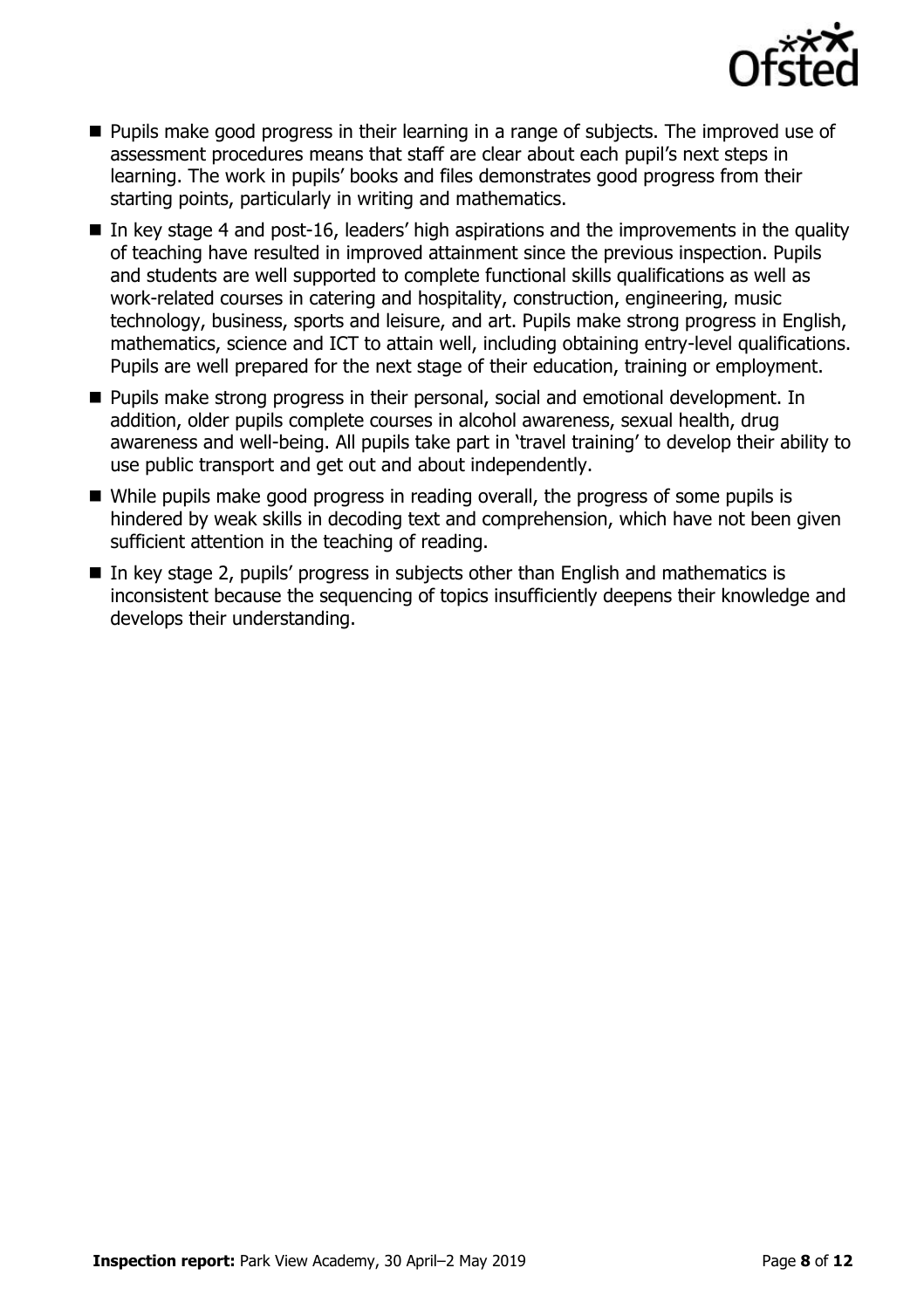

## **School details**

| Unique reference number | 138386   |
|-------------------------|----------|
| DfE registration number | 303/6000 |
| Inspection number       | 10067196 |

This inspection was carried out under section 109(1) and (2) of the Education and Skills Act 2008, the purpose of which is to advise the Secretary of State for Education about the school's suitability for continued registration as an independent school.

| Type of school                      | Other independent special school |
|-------------------------------------|----------------------------------|
| School category                     | Independent school               |
| Age range of pupils                 | 7 to 19                          |
| Gender of pupils                    | Mixed                            |
| Number of pupils on the school roll | 29                               |
| Number of part-time pupils          | 0                                |
| Proprietor                          | Philip Hoppenbrouwers            |
| Chair                               | Tom Kempin                       |
| <b>Headteacher</b>                  | <b>Richard Johnson</b>           |
| Annual fees (day pupils)            | £37,000 to £65,000               |
| Telephone number                    | 020 3137 3630                    |
| Website                             | www.alpschools.org               |
| <b>Email address</b>                | info@alpschools.org              |
| Date of previous inspection         | 1-3 March 2017                   |

#### **Information about this school**

- Park View Academy is one of three schools in the ALP schools group. All pupils have education, health and care plans. Most pupils have autism spectrum disorder and/or social, emotional and mental health needs.
- **Pupils are placed in the school from a range of local authorities. At the time of this** inspection, pupils on roll were aged between eight and 19. The school does not operate a separate sixth-form provision. For the purposes of this inspection report, the provision for students between the ages of 16 and 19 is incorporated into each part of the report.
- The school's previous full standard inspection took place in March 2017, when it was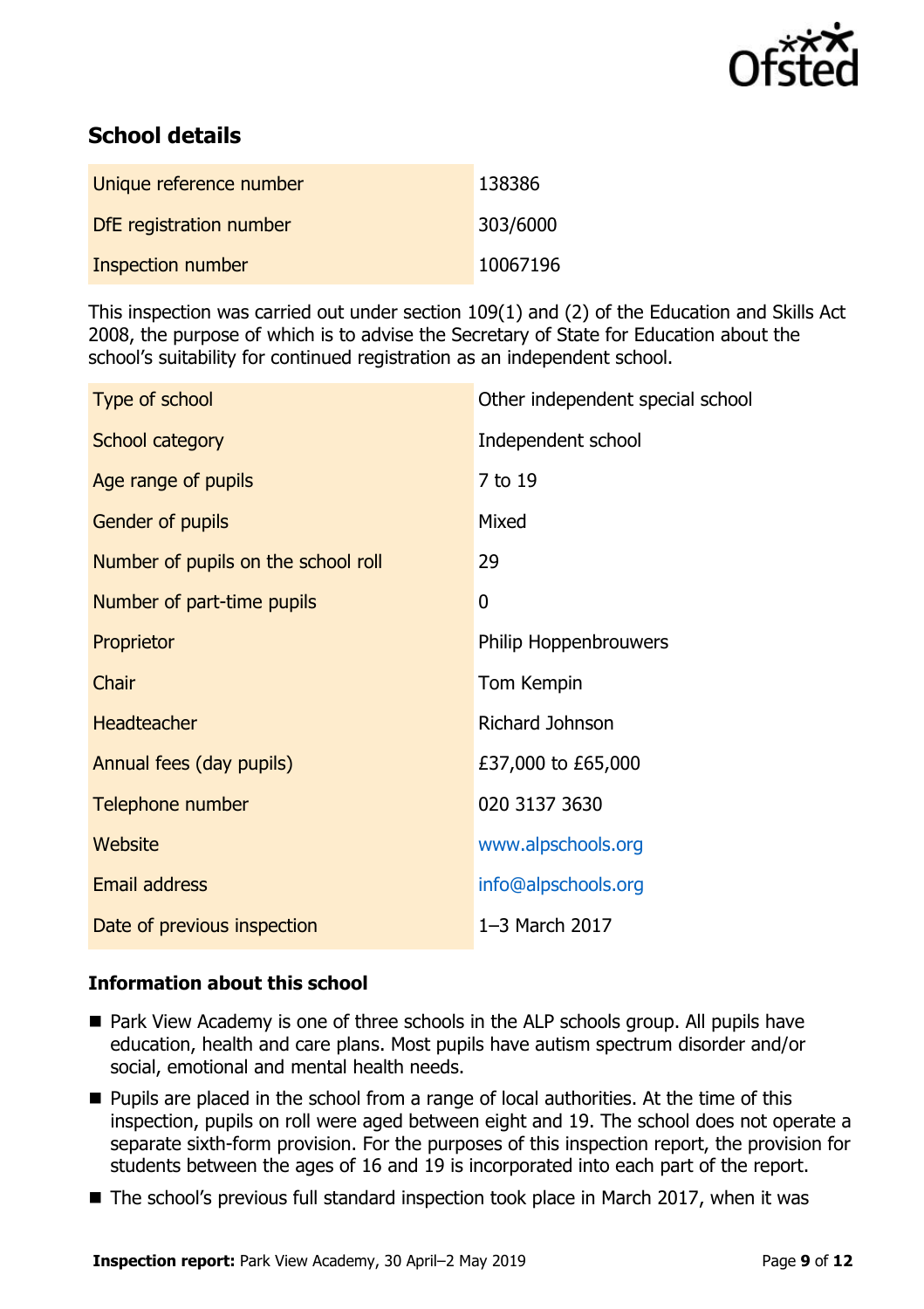

judged to require improvement. In June 2018, a material change inspection took place. At that time, the inspector judged that the school was likely to meet all the independent school standards if the material change was implemented.

- Some pupils attend another of the ALP schools, Pier View Academy, East Crescent Road, Gravesend, Kent DA12 2A as part of their courses in construction.
- Additional off-site sports and enrichment activities take place at the following locations:
	- sports activities and physical education at Crook Log Leisure Centre, Bexleyheath DA7 4HH
	- swimming and sports activities at Allhallows Leisure Park, Rochester ME3 9QD.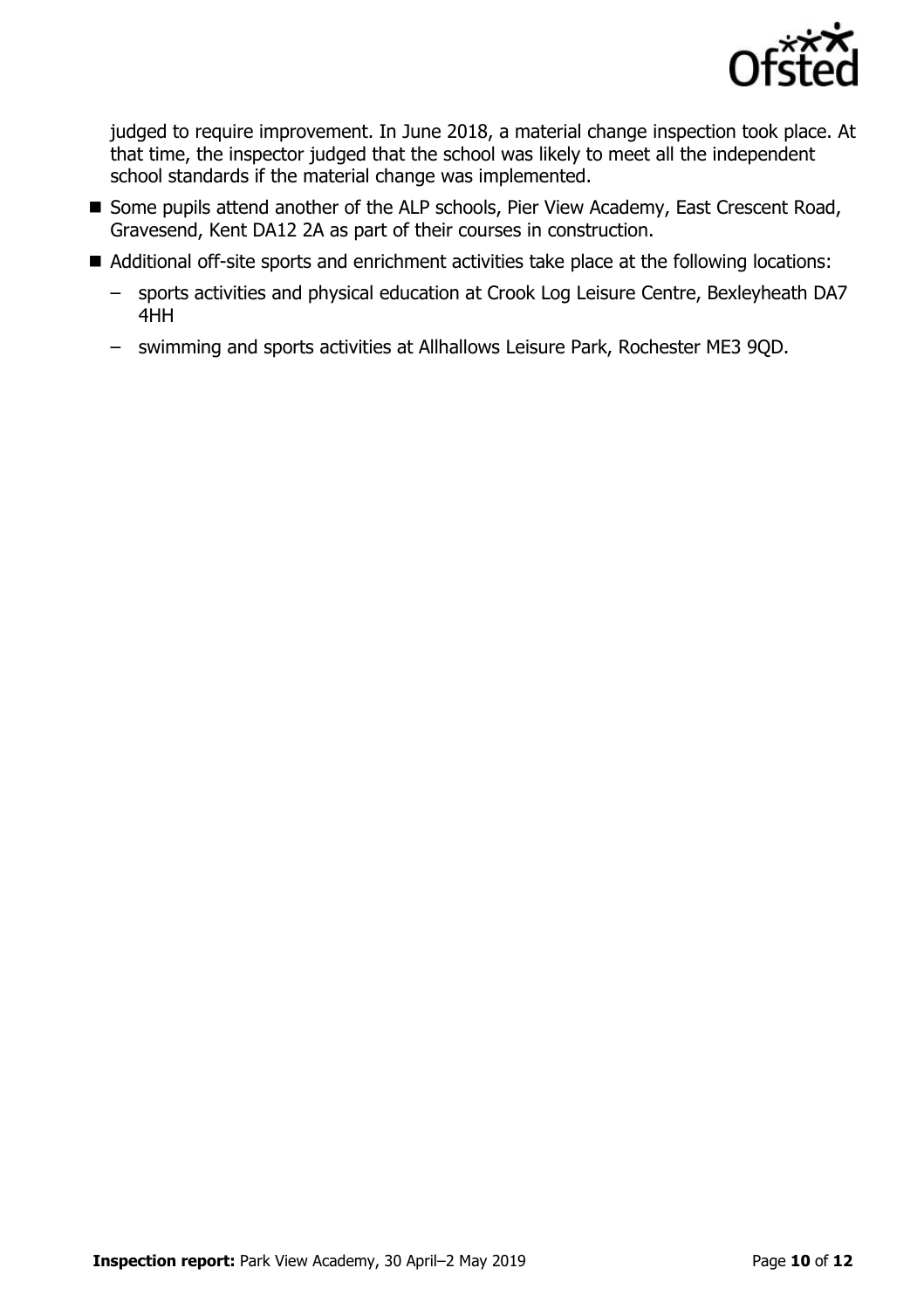

## **Information about this inspection**

- $\blacksquare$  The inspection was conducted with one day's notice.
- The inspector observed learning in all classes and in a range of subjects. The headteacher accompanied the inspector to most lessons. The inspector joined key stage 2 pupils on a visit to the allotment.
- The inspector spoke with pupils informally throughout the inspection and held two formal meetings with pupils from each key stage. He met with teachers and support staff to discuss the impact of their work on pupils' outcomes.
- The inspector held meetings with the headteacher, deputy headteachers and middle leaders. He met with the managing director, spoke with the proprietor on the telephone and met with a member of the executive board as part of the inspection.
- Meetings were held with the school's designated safeguarding lead. The inspector spoke with a representative of a placing local authority.
- The inspector considered 15 responses to Ofsted's staff survey.
- The inspector met with parents as they brought their children to school. There were very few responses to Parent View, Ofsted's online questionnaire, but the inspector considered the free-text responses submitted by parents.
- The inspector looked at a range of documents, including policies and procedures, assessment information and records related to safeguarding and pupils' behaviour.
- The inspector toured the premises and considered a range of relevant documents to check the school's compliance with the independent school standards.

#### **Inspection team**

Gary Rawlings, lead inspector **Cary Constanting Constanting Constanting Constanting Constanting Constanting Const**